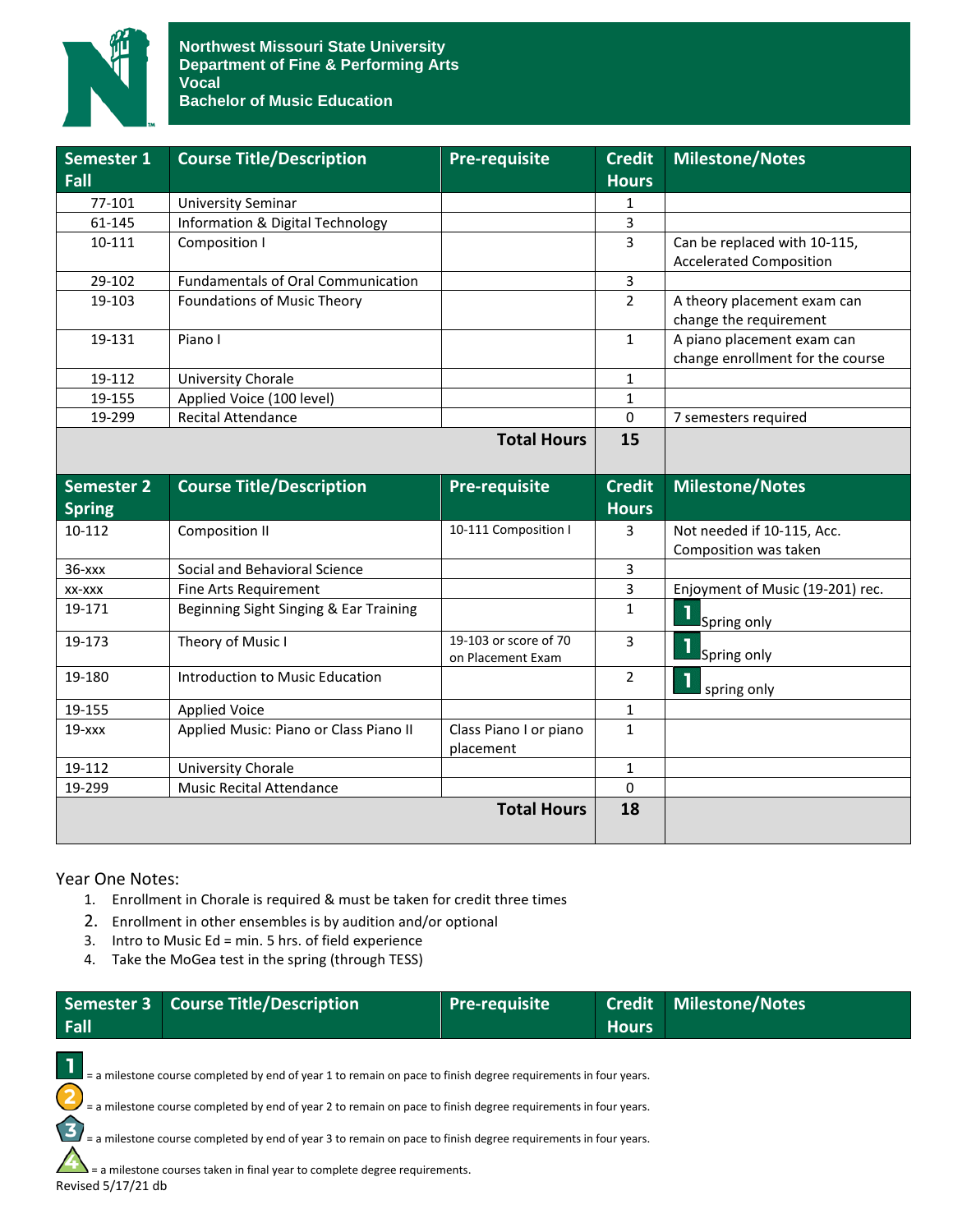

|                   | <b>Education Phase I</b>                                                | Grade of C or better in<br>Phase I courses    |                |                        |
|-------------------|-------------------------------------------------------------------------|-----------------------------------------------|----------------|------------------------|
| 62-109            | Positive Communication in an<br>Inclusive Classroom                     |                                               | $\overline{2}$ |                        |
| 62-119            | Professional Learning Community III                                     |                                               | $\mathbf{1}$   |                        |
| 33-155/156        | Civics-History                                                          |                                               | 3              |                        |
| 04-xxx            | Life Science & Lab                                                      |                                               | 4              |                        |
| 19-172            | Intermediate Sight Singing & Ear Training                               | 19-171 Begin. Sight<br>Singing & Ear Training | $\mathbf{1}$   | P <sub>Fall only</sub> |
| 19-174            | Theory of Music II                                                      | 19-173 Theory of Music                        | 3              | Fall only              |
| 19-155            | <b>Applied Voice</b>                                                    |                                               | 1              |                        |
| $19 - xxx$        | Applied Music: Piano or Class Piano III                                 |                                               | 1              |                        |
| 19-112            | University Chorale                                                      |                                               | 1              |                        |
| 19-299            | <b>Music Recital Attendance</b>                                         |                                               | $\pmb{0}$      |                        |
|                   |                                                                         | <b>Total Hours</b>                            | 17             |                        |
| Semester 4        | <b>Course Title/Description</b>                                         | <b>Pre-requisite</b>                          | <b>Credit</b>  | <b>Milestone/Notes</b> |
| <b>Spring</b>     |                                                                         |                                               | <b>Hours</b>   |                        |
|                   | <b>Education Phase II</b>                                               | Grade of C or better in<br>Phase I courses    |                |                        |
| 62-215/61-<br>301 | Designing Integrated Curriculum<br>Mid/Sec Part 1/Dev Found of Adoles & |                                               | $\overline{2}$ |                        |
| 62-217/61-        | <b>Content Literacy</b><br>Prof. Learning Community Mid/Sec IV          |                                               | 1              |                        |
| 302               |                                                                         |                                               |                |                        |
| 19-280            | <b>World Music</b>                                                      |                                               | 3              | Spring only-odd years  |
| 19-271            | Advanced Sight Singing & Ear Training I                                 | 19-172 Inter. Sight<br>Singing & Ear Training | $\mathbf{1}$   | spring only            |
| 19-273            | Music Theory III                                                        | 19-174 Theory of Music<br>$\mathbf{II}$       | 3              | spring only            |
| 19-250            | <b>Vocal Methods</b>                                                    |                                               | $\overline{2}$ | Spring only            |
| 19-270            | Instr. Methods for Non-Inst. Majors                                     |                                               | $\overline{2}$ | Spring only            |
| 19-155            | <b>Applied Voice</b>                                                    |                                               | 1              |                        |
| $19  xxx$         | Applied Music: Piano/Class Piano IV                                     |                                               | $\mathbf{1}$   |                        |
| 19-112/113        | University Chorale                                                      |                                               | (1)            |                        |
| 19-299            | <b>Music Recital Attendance</b>                                         |                                               | 0              |                        |
|                   |                                                                         | <b>Total Hours</b>                            | $16-17$        |                        |

Year Two Notes:

1

2

 $\mathbf{E}$ 

- 
- 
- 1. PLC III = minimum 8 hrs. field experience 3. Methods of Non-Inst. Majors = 12 hrs. field experience
	-
- 2. Take Piano Proficiency Exam 4. Apply for admittance to Professional Ed. Program

= a milestone course completed by end of year 1 to remain on pace to finish degree requirements in four years.

= a milestone course completed by end of year 2 to remain on pace to finish degree requirements in four years.

= a milestone course completed by end of year 3 to remain on pace to finish degree requirements in four years.

 $\sum$  = a milestone courses taken in final year to complete degree requirements. Revised 5/17/21 db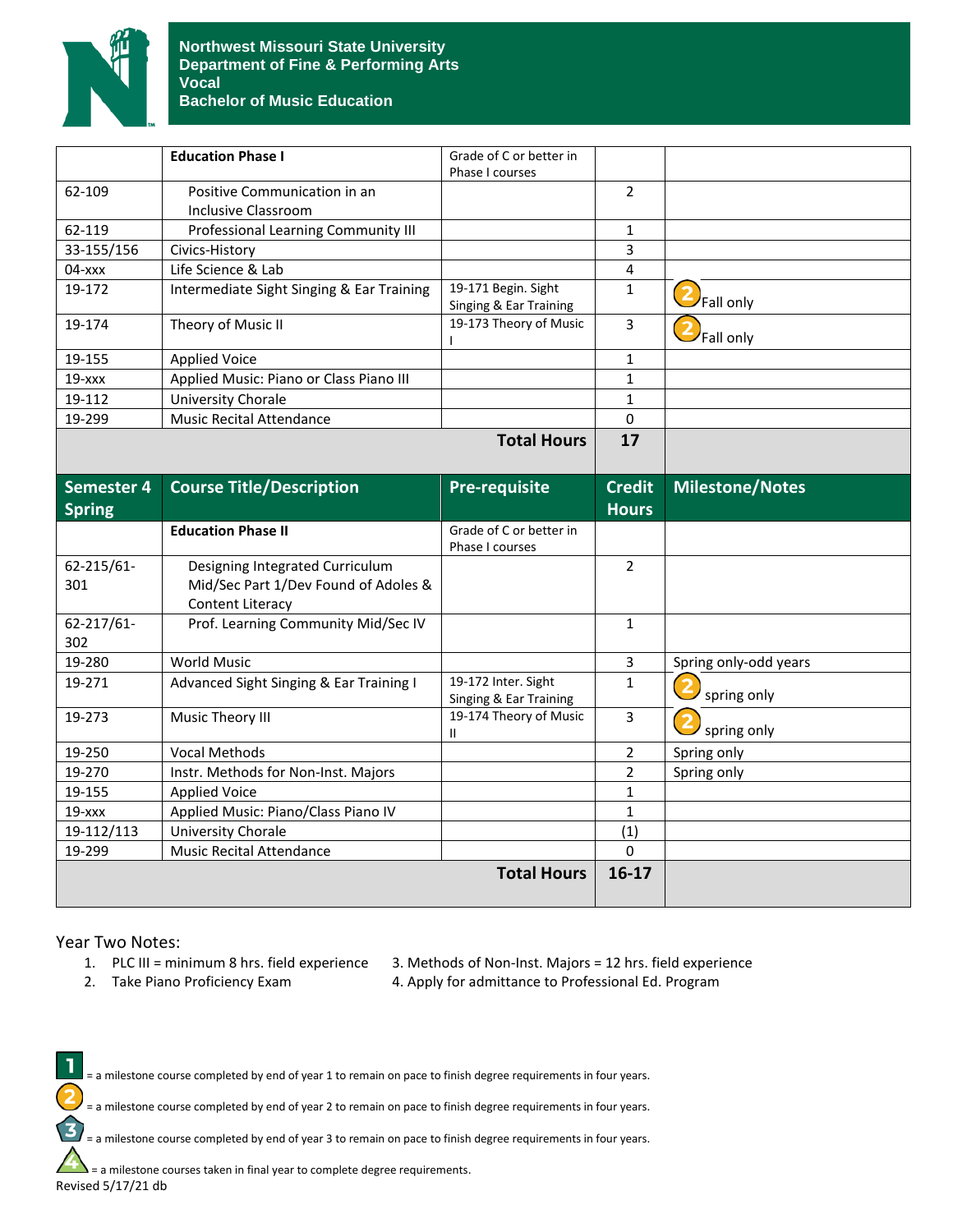

| Semester 5    | <b>Course Title/Description</b>                                                                                                       | <b>Pre-requisite</b>                                                                            | <b>Credit</b>  | <b>Milestone/Notes</b>                                                                                                                                                                                                                                                                                                                                                                                                                                           |
|---------------|---------------------------------------------------------------------------------------------------------------------------------------|-------------------------------------------------------------------------------------------------|----------------|------------------------------------------------------------------------------------------------------------------------------------------------------------------------------------------------------------------------------------------------------------------------------------------------------------------------------------------------------------------------------------------------------------------------------------------------------------------|
| Fall          |                                                                                                                                       |                                                                                                 | <b>Hours</b>   |                                                                                                                                                                                                                                                                                                                                                                                                                                                                  |
|               | <b>Education Phase II</b>                                                                                                             | Grade of C or better in<br>Phase I & II courses                                                 |                |                                                                                                                                                                                                                                                                                                                                                                                                                                                                  |
| 61-270/61-310 | Classroom & Behavior Management<br>Strategies                                                                                         |                                                                                                 | $\mathbf{1}$   |                                                                                                                                                                                                                                                                                                                                                                                                                                                                  |
| 62-218/61-311 | Designing Integrated Middle School &<br>Secondary Curriculum Part II                                                                  |                                                                                                 | $\mathbf{1}$   |                                                                                                                                                                                                                                                                                                                                                                                                                                                                  |
| 62-219/61-312 | Prof. Learning Community Mid/Sec V                                                                                                    |                                                                                                 | $\mathbf{1}$   |                                                                                                                                                                                                                                                                                                                                                                                                                                                                  |
| 19-272        | Advanced Sight Singing & Ear Training II                                                                                              | 19-271 Adv. Sight<br>Singing & Ear Training                                                     | $\mathbf{1}$   | 3 Fall only                                                                                                                                                                                                                                                                                                                                                                                                                                                      |
| 19-274        | Music Theory IV                                                                                                                       | 19-273 Theory of<br>Music III                                                                   | 3              | 3 Fall only                                                                                                                                                                                                                                                                                                                                                                                                                                                      |
| 19-385        | Music Literature: Antiquity-Renaissance                                                                                               |                                                                                                 | 3              | Fall only                                                                                                                                                                                                                                                                                                                                                                                                                                                        |
| 19-391        | <b>Elements of Conducting</b>                                                                                                         |                                                                                                 | 2              | 3 Fall only                                                                                                                                                                                                                                                                                                                                                                                                                                                      |
| 19-593        | Choral Literature for Secondary Schools                                                                                               |                                                                                                 | 2              | Fall only                                                                                                                                                                                                                                                                                                                                                                                                                                                        |
| $19  xxx$     | <b>Applied Voice</b>                                                                                                                  |                                                                                                 | 2              |                                                                                                                                                                                                                                                                                                                                                                                                                                                                  |
| 19-112/113    | University Chorale                                                                                                                    |                                                                                                 | (1)            |                                                                                                                                                                                                                                                                                                                                                                                                                                                                  |
| 19-299        | <b>Music Recital Attendance</b>                                                                                                       |                                                                                                 | $\Omega$       |                                                                                                                                                                                                                                                                                                                                                                                                                                                                  |
|               |                                                                                                                                       | <b>Total Hours</b>                                                                              | $16-17$        |                                                                                                                                                                                                                                                                                                                                                                                                                                                                  |
| Semester 6    | <b>Course Title/Description</b>                                                                                                       | <b>Pre-requisite</b>                                                                            | <b>Credit</b>  | <b>Milestone/Notes</b>                                                                                                                                                                                                                                                                                                                                                                                                                                           |
| <b>Spring</b> |                                                                                                                                       |                                                                                                 | <b>Hours</b>   |                                                                                                                                                                                                                                                                                                                                                                                                                                                                  |
|               |                                                                                                                                       |                                                                                                 |                |                                                                                                                                                                                                                                                                                                                                                                                                                                                                  |
|               | <b>Education Phase II</b>                                                                                                             | Grade of C or better in<br>Phase I & II courses                                                 |                |                                                                                                                                                                                                                                                                                                                                                                                                                                                                  |
| 61-323/61-324 | Literary Assessment & Intervention:<br>Theories & Techniques/Intervention &<br>Assessment: Literacy., Special.Pop, &<br>Eng. Language |                                                                                                 | $\overline{2}$ |                                                                                                                                                                                                                                                                                                                                                                                                                                                                  |
| 61-325        | Prof. Learning Community Mid/Sec VI                                                                                                   |                                                                                                 | 1              |                                                                                                                                                                                                                                                                                                                                                                                                                                                                  |
| 19-386        | Music Literature: Baroque-Classical                                                                                                   | Junior standing, plus<br>10-111 and 10-112 (or<br>10-1115) & Fine Arts<br>option (pref. 19-201) | 3              | Spring only                                                                                                                                                                                                                                                                                                                                                                                                                                                      |
| 19-420        | <b>Choral Conducting</b>                                                                                                              | 19-391 Ele. of<br>Conduct.                                                                      | $\overline{2}$ | Spring only                                                                                                                                                                                                                                                                                                                                                                                                                                                      |
| 19-481        | <b>Elementary General Music Methods</b>                                                                                               | 19-180 Intro to Music<br>Ed                                                                     | $\overline{2}$ | $\mathbf{B}_{\text{Spring only, must have a "C" or } \mathbf{B}_{\text{[f]}}, \mathbf{C}_{\text{[f]}}, \mathbf{C}_{\text{[f]}}, \mathbf{C}_{\text{[f]}}, \mathbf{C}_{\text{[f]}}, \mathbf{C}_{\text{[f]}}, \mathbf{C}_{\text{[f]}}, \mathbf{C}_{\text{[f]}}, \mathbf{C}_{\text{[f]}}, \mathbf{C}_{\text{[f]}}, \mathbf{C}_{\text{[f]}}, \mathbf{C}_{\text{[f]}}, \mathbf{C}_{\text{[f]}}, \mathbf{C}_{\text{[f]}}, \mathbf{C}_{\text{[f]}}, \mathbf{C$<br>better |
| 19-493        | Choral Composition & Arranging                                                                                                        | 19-274<br>Music Theory IV                                                                       | $\overline{2}$ |                                                                                                                                                                                                                                                                                                                                                                                                                                                                  |
| $19  xxx$     | <b>Applied Voice</b>                                                                                                                  |                                                                                                 | $\overline{2}$ | 3 Spring only                                                                                                                                                                                                                                                                                                                                                                                                                                                    |
| $19  xxx$     | <b>Applied Music: Elective</b>                                                                                                        |                                                                                                 | 1              |                                                                                                                                                                                                                                                                                                                                                                                                                                                                  |



= a milestone course completed by end of year 1 to remain on pace to finish degree requirements in four years.

l<br>= a milestone course completed by end of year 2 to remain on pace to finish degree requirements in four years.

 $\mathbf{B}^{\prime}$  = a milestone course completed by end of year 3 to remain on pace to finish degree requirements in four years.

 $\sum$  = a milestone courses taken in final year to complete degree requirements. Revised 5/17/21 db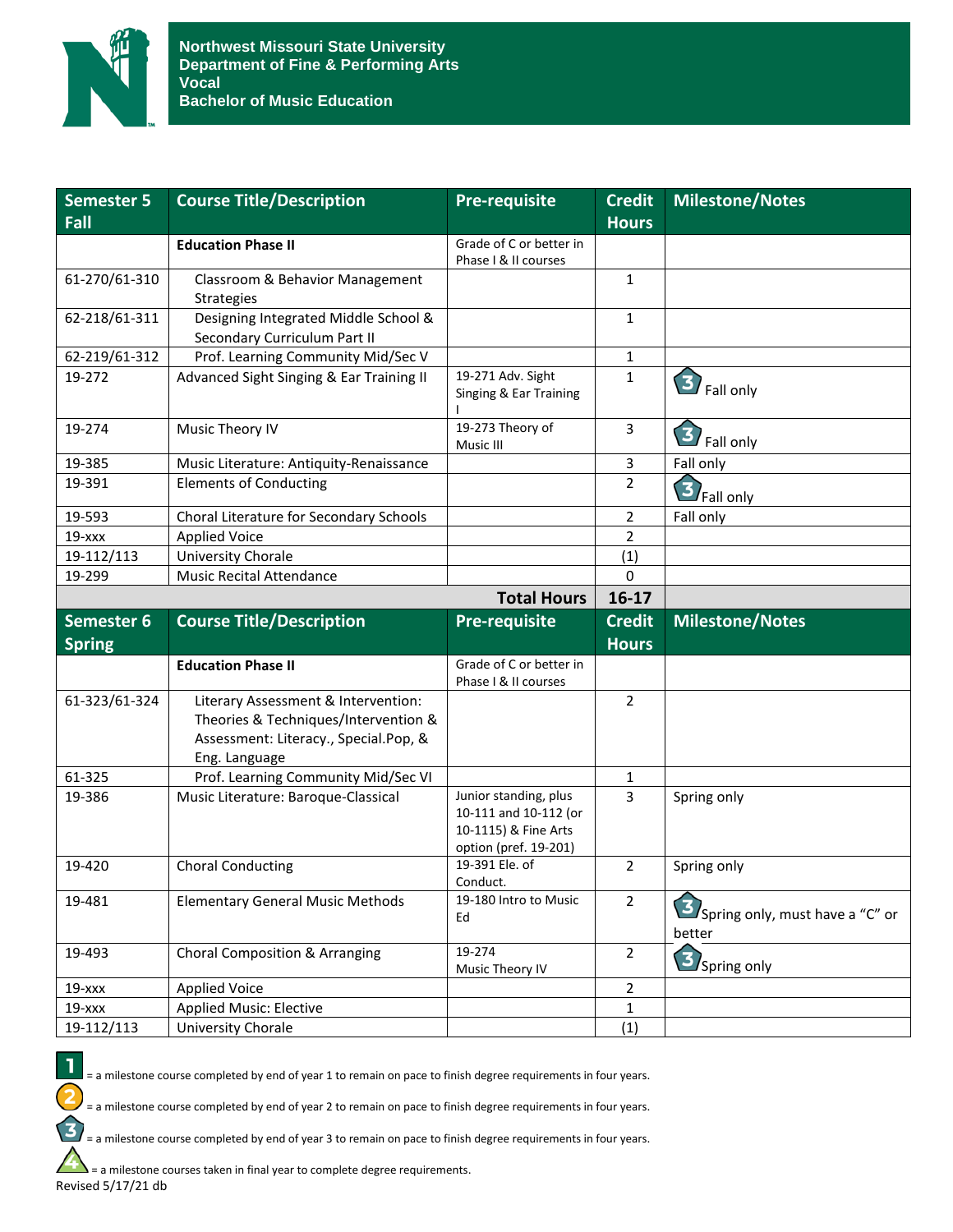

| 19-299 | Music Recital Attendance |                    |           |  |
|--------|--------------------------|--------------------|-----------|--|
|        |                          | <b>Total Hours</b> | $15 - 16$ |  |

Year Three Notes:

1. Elementary General Music Methods = 5 hrs. field experience

1 = a milestone course completed by end of year 1 to remain on pace to finish degree requirements in four years. 2 = a milestone course completed by end of year 2 to remain on pace to finish degree requirements in four years.  $\mathbf{E}$ .<br>= a milestone course completed by end of year 3 to remain on pace to finish degree requirements in four years.  $\blacktriangle$  = a milestone courses taken in final year to complete degree requirements. Revised 5/17/21 db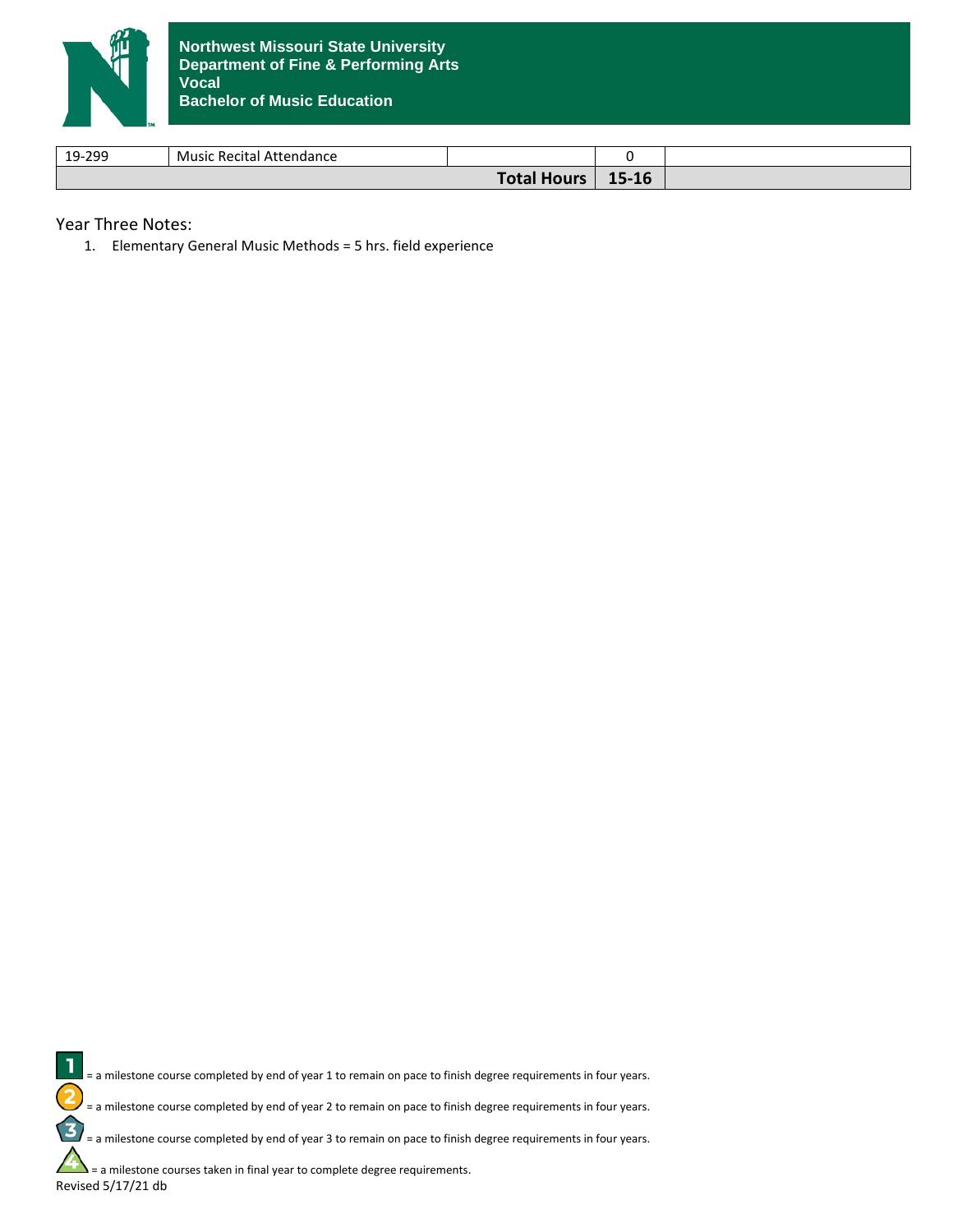

| <b>Semester 7</b><br>Fall | <b>Course Title/Description</b>                                          | <b>Pre-requisite</b>                            | <b>Credit</b><br><b>Hours</b> | <b>Milestone/Notes</b>                                   |
|---------------------------|--------------------------------------------------------------------------|-------------------------------------------------|-------------------------------|----------------------------------------------------------|
|                           | <b>Education Phase III</b>                                               | Grade of C or better in<br>Phase I & II courses |                               |                                                          |
| 61-431                    | Practicum                                                                |                                                 | $\mathbf{1}$                  |                                                          |
| 61-569                    | Multiculturalism in Education                                            |                                                 | 3                             |                                                          |
| 08-322                    | Adolescent Psychology                                                    |                                                 | $\overline{2}$                |                                                          |
| 19-387                    | Music Literature: Romantic-Present                                       |                                                 | 3                             | Fall only                                                |
| 19-484                    | Methods of Secondary Choral Music                                        | Admitted to the SOE                             | $\overline{2}$                | $\blacktriangle$ Fall only, must have a "C" or<br>better |
| 19-592                    | Secondary General Music Methods                                          | 19-481, Elem. Gen.<br><b>Music Methods</b>      | $\overline{2}$                | Fall only                                                |
| 19-355                    | <b>Applied Voice</b>                                                     |                                                 | 2                             |                                                          |
| 19-499                    | Senior Recital/Seminar                                                   | <b>Senior Standing</b>                          | $\mathbf{1}$                  |                                                          |
| 19-112/113                | University Chorale                                                       |                                                 | (1)                           |                                                          |
| 19-299                    | <b>Music Recital Attendance</b>                                          |                                                 | $\Omega$                      |                                                          |
|                           |                                                                          | <b>Total Hours</b>                              | $16-17$                       |                                                          |
| <b>Semester 8</b>         | <b>Course Title/Description</b>                                          | <b>Pre-requisite</b>                            | <b>Credit</b>                 | <b>Milestone/Notes</b>                                   |
| <b>Spring</b>             |                                                                          |                                                 | <b>Hours</b>                  |                                                          |
| 61-470                    | <b>Directed Teaching</b><br>elementary/secondary                         |                                                 | 10                            |                                                          |
| 61-432                    | Prof. Capstone Phase III Classroom<br>Management/School & Society/Sp. Ed |                                                 | $\overline{2}$                |                                                          |
|                           |                                                                          | <b>Total Hours</b>                              | 12                            |                                                          |
| <b>Summers</b>            | <b>Course Title/Description</b>                                          | <b>Pre-requisite</b>                            | <b>Credit</b>                 | <b>Milestone/Notes</b>                                   |
|                           |                                                                          |                                                 | <b>Hours</b>                  |                                                          |
| XX-XXX                    | <b>Humanities Elective</b>                                               |                                                 | 3                             | Check audit for choices                                  |
| 19-280                    | World Music-summer even years (or<br>spring odd years)                   |                                                 | (3)                           |                                                          |
| 10-220                    | Intro to Literature                                                      |                                                 | 3                             |                                                          |
| 17-115                    | <b>Concept of Mathematics</b>                                            |                                                 | 3                             |                                                          |
| 08-299                    | <b>Educational Psychology</b>                                            |                                                 | 3                             |                                                          |
| XX-XXX                    | Physical Science & Lab                                                   |                                                 | 4                             | Check audit for choices                                  |
| XX-XXX                    | <b>Civics-Political Science</b>                                          |                                                 | 3                             | Check audit for choices                                  |
|                           |                                                                          | <b>Total Hours</b>                              | 19-21                         |                                                          |

#### **Degree Hours: 144-148**

(without 19-103/Foundation of Music and with 10-115/Accelerated Composition, it alters to 139-143 Cr. Hrs.)

Year Four Notes:

T

2

 $\mathbf{3}$ 

- 
- 2. Take the MoCA through TESS 4. Practice then take and pass the MEES
- 1. Practicum = 45 hrs. field experience 3. Secondary General Music Methods = 5 hrs. field experience
	-

= a milestone course completed by end of year 1 to remain on pace to finish degree requirements in four years.

= a milestone course completed by end of year 2 to remain on pace to finish degree requirements in four years.

= a milestone course completed by end of year 3 to remain on pace to finish degree requirements in four years.

= a milestone courses taken in final year to complete degree requirements. Revised 5/17/21 db